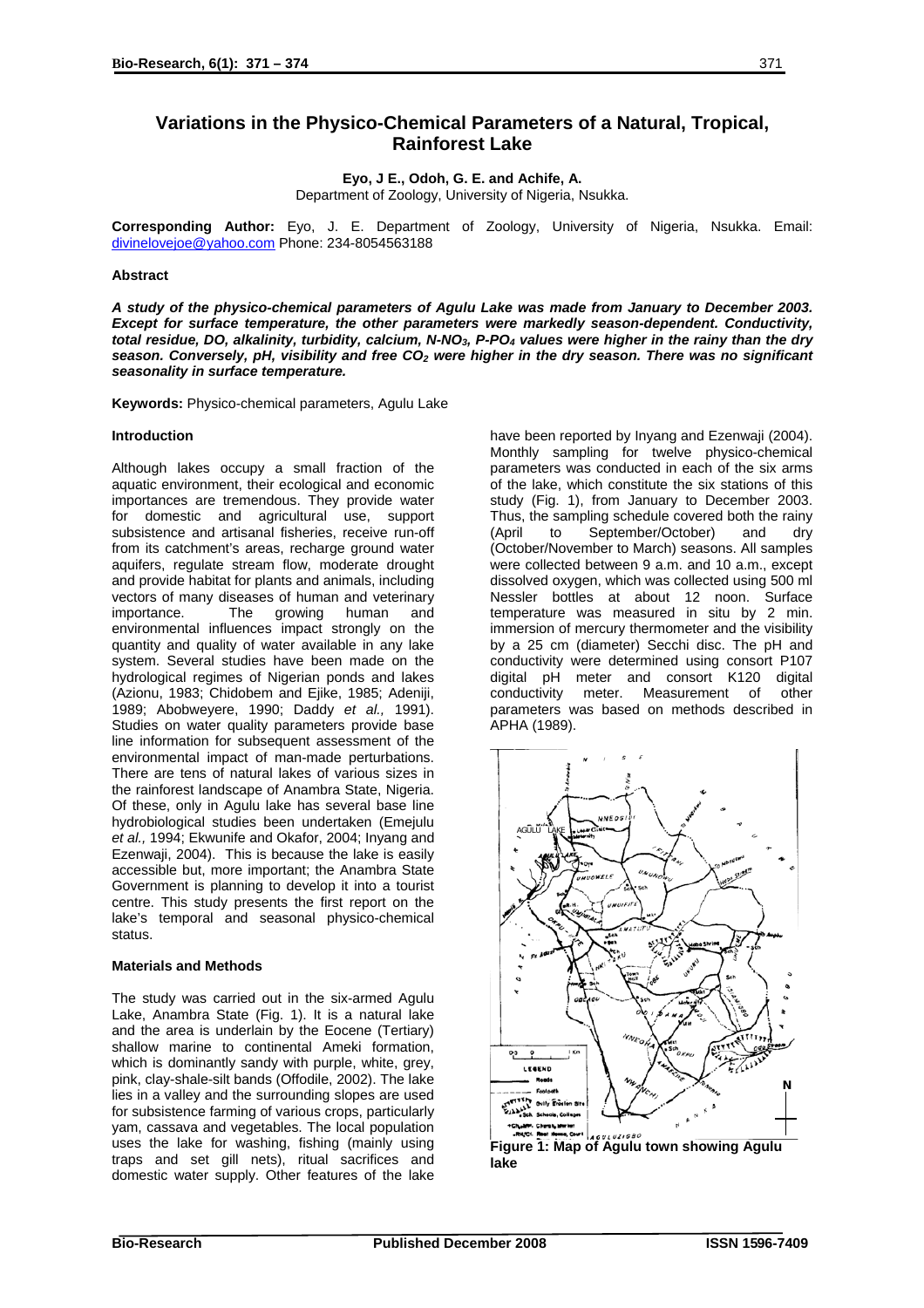**Eyo** *et al.* 372



**Figure 2: Monthly variation in the studied physico-chemical parameters of Agulu lake, Nigeria**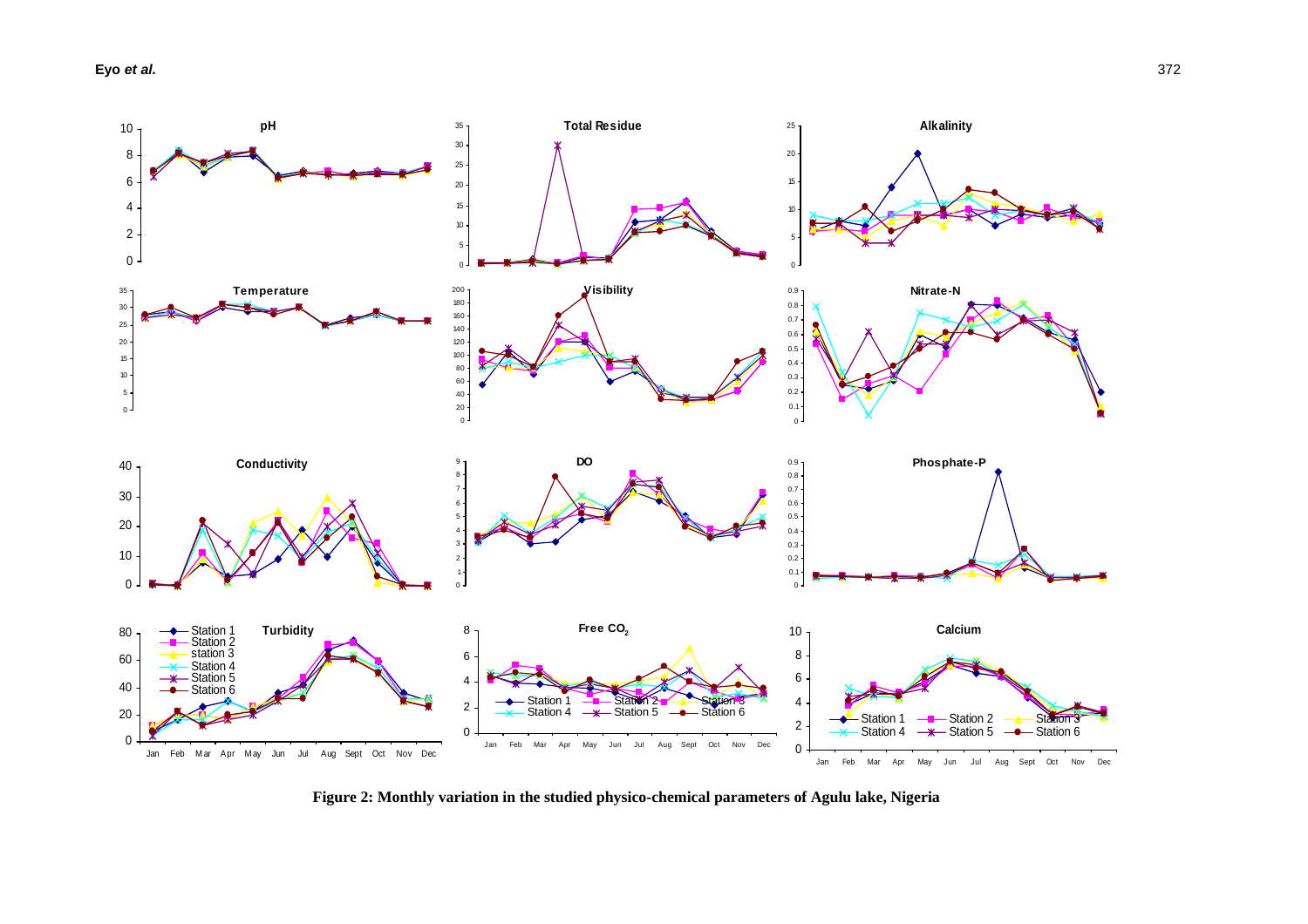Apart from turbidity, transparency and free  $CO<sub>2</sub>$  with values in station 1 differing significantly from those of other stations, the values of all the other parameters were similar in all stations ( $P < 0.05$ ) (Fig. 2).The pH of the lake ranged from 6.26 in June to 8.45 in May. Mean monthly pH was lowest in June (6.34  $\pm$  0.09) and highest in May 8.31  $\pm$  0.18) but this was not different from the value in February  $(8.21 \pm 0.12)$ . The dry season recorded a higher mean pH value  $(7.18 \pm 0.23)$  than the rainy season  $(7.03 \pm 0.28)$ . The mean annual pH was  $7.09 \pm 0.03$ showing the lake to be slightly alkaline (Fig. 2).

The temperature varied from 24.50 in August to 31 <sup>o</sup>C in April. Mean monthly temperature was lowest in August ( $24.92 \pm 0.20$ ) and highest in April (30.83  $\pm$  0.41). The annual mean temperature of the lake was 27.84  $\pm$  0.09 °C. There was no significant difference between the wet (28.46  $\pm$ 2.38) and dry (26.97  $\pm$  1.18) season temperatures (Fig. 2).

The conductivity value was highest in August 19.83  $\pm$  uscm-1 and lowest in February significant  $0.10 \pm$  uscm-1. There mean turbidity ranged from 8.00  $\pm$  1.46 NTU in January to 66.33  $\pm$ 2.50 NTU in September. The wet season mean turbidity (39.36  $\pm$  7.03 NTU) was higher than the dry season (26.16  $\pm$  7.95 NTU). The total residue ranged from 0.24 to 30.00 g during the study period. The annual average value for total residue was 4.80  $\pm$  0.99g; the highest monthly mean of 12.94  $\pm$  1.08 g was recorded in September and the lowest mean value of  $0.55 \pm 0.04$  g in February. There was a significant difference between the mean visibility values of the dry and wet season at  $83.15 \pm 6.4$  cm and 75.67  $\pm$  15.45 cm respectively. The visibility was highest in May (127.50 ±13.28 cm) and lowest in September (31.00 1.34 cm) (Fig. 2). The highest mean DO for the stations was 5.06 mg/l and the lowest was 4.62 mg/l; there was no significant difference between the stations ( $P > 0.05$ ). The highest value for DO was recorded in July (7.29  $\pm$ 0.21 mg/l) (Fig. 2).

Free  $CO<sub>2</sub>$  ranged from 2.17 to 6.65  $CO<sub>2</sub>/l$ ; the annual mean free  $CO<sub>2</sub>$  value was 3.82  $\pm$ 0.30 mg CO<sub>2</sub>/l. The wet season mean was  $3.67\pm 0.18$  mg CO<sub>2</sub>/l, while the dry season mean was  $4.02 \pm 0.30$ mg CO<sub>2</sub>/l. Alkalinity values were low and varied from 4.00 to 20.00 mg  $CaCO<sub>3</sub>/l$  during the study period. The dry season value of  $7.57 \pm 0.42$  mg CaCO3/l was markedly different from the wet season value of  $9.76 \pm 0.39$  mg CaCO<sub>3</sub>/l (Fig. 2). The concentrations of phosphate-phosphorus (PO<sub>4</sub>-P) were low during the study period (mean  $0.10 \pm$ 0.02; range 0.05 to 0.21). Nitrate-Nitrogen (NO3-N) ranged from 0.04 to 0.83 mg/l; the highest monthly mean (0.74  $\pm$  0.23) was in September, whereas the lowest  $(0.09 \pm 012)$  was in December (Fig. 2).

Calcium varied from 2.80 to 7.83 mg/l. The wet season calcium value of  $5.68 \pm 0.57$  mg/l was higher than the dry season value of  $3.86 \pm 0.42$ mg/l. There was no significant difference between the stations  $(P > 0.05)$  (Fig. 2).

#### **Discussion**

Agulu Lake has low nutrient load and is, therefore, an oligotrophic lake. The low nutrient level observed maybe attributed to the poor turnover rate of the lake sediment. The lake is usually still with occasional multidirectional wind action on the surface. The wind action observed during the course of the study was not strong enough to cause the complete mixing of the lake. The nonseasonality of temperature is consistent with reports on natural tropical ponds and small to mediumsized lakes and fell within the normal temperature range (25 – 35  $^0$ C) for natural tropical waters (Alabaster and Lloyd, 1980), if the lower limit of 24.5  $^{\circ}$ C is approximated to 25  $^{\circ}$ C. In tropical systems, marked variations in temperature and rainfall between seasons influence the physico-chemical characteristics of water bodies (Beadle, 1981). The slightly higher mean pH in the dry season agrees with the reports of Azionu (1983) and Adebisi (1981). The highest pH of 8.31 in May might be due to the complete decay of organic material and the low water level just before the onset of full rains.

The conductivity of lakes depends largely on that of inflowing rivers, turnover rates and the soil of the catchment's area (Boyd, 1979); thus the conductivity data for Agulu lake showed strong seasonal variation. The rainfall and subsequent surface runoff into the lake (the surrounding soil dominated by sand and silt) might have raised the lake's concentration of ions; thus, the mean conductivity in the rainy (wet) season was higher than that of the dry season. Similarly, particles brought from the catchment area during the rains and not in the dry season may explain the seasonality pattern in the optical properties of total residue and visibility. This is consistent with the findings of Olusanya (1988) in Opa reservoir. The DO concentration of Agulu lake showed monthly variations. The 4.9 mg/l annual mean DO was similar to that of Jebba lake 4.8 mg/l (Adeniji, 1985). Complete oxygen depletion was not observed in the lake.

The alkalinity and free  $CO<sub>2</sub>$  values recorded were low. The higher mean alkalinity in the rainy season is at variance with that in Opa reservoir (Olusanya, 1988) and some tropical rivers (Wright, 1982), which are typified by higher alkalinity during the dry season. The concentrations of NO3-N and PO4-P were low in Agulu lake. Odiete (1999) noted that a characteristic feature of most tropical waters is low rate which results in rapid utilization of nutrients. The marked seasonality in calcium concentration might be due to increased leaching due to rains. This results in a higher value for wet than dry season. The low nutrient level of the lake can be overcome by nutrient enrichment. But this can only be done in an integrative manner taking other biological, environmental and economic factors into consideration.

**Conclusion:** The non-seasonality of temperature  $(25 - 35<sup>0</sup>C)$  is consistent with reports on other natural tropical small to medium-sized lakes. In the lake, slightly higher mean pH is observed during the dry season.